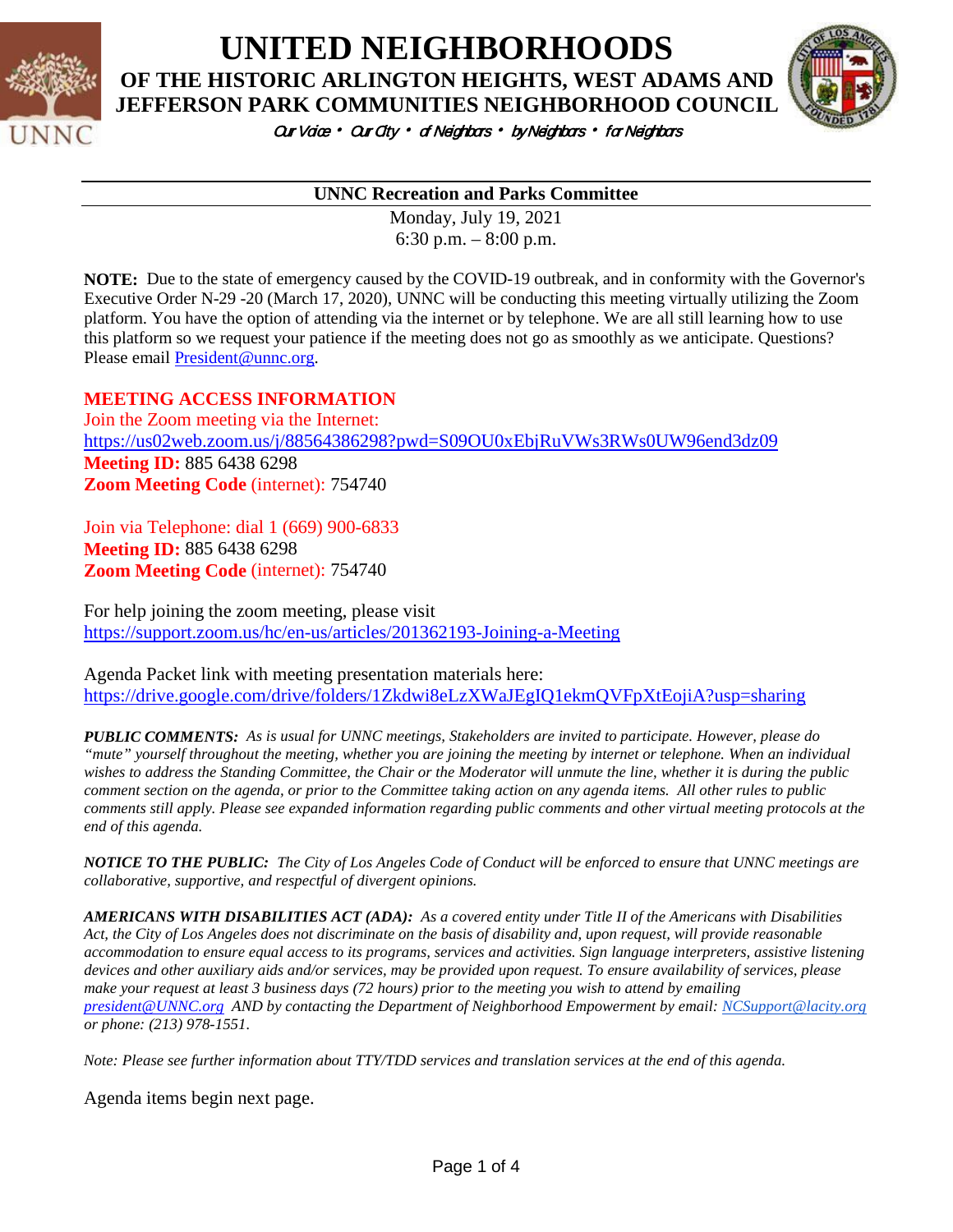

# **UNITED NEIGHBORHOODS**

**OF THE HISTORIC ARLINGTON HEIGHTS, WEST ADAMS AND JEFFERSON PARK COMMUNITIES NEIGHBORHOOD COUNCIL**



Our Vaice • Our City • of Neighbors • by Neighbors • for Neighbors

### **AGENDA**

| 6:30 | (1) Call to Order |
|------|-------------------|
|      |                   |

- 6:30- 6:35 (2) Public Comment on non agenda items/ Announcements 1 min per speaker
- 6:35-6:40 (3) Introductions, name and UNNC community you are from/associated with.
- 6:40- 6:42 (4) UNNC Committee chair and co-chair appointments; UNNC August board meeting.
- 6:42- 6:45 (5) July Recreation and Parks Committee minutes

Draft minutes can be found in advance agenda packet or here:

[UNNC June Rec and Parks Meeting Minutes DRAFT](https://docs.google.com/document/d/1eFDoFea0eblXbsLg9eoXinSxbO8zVxsyohWKtojmBvE/edit)

- 6:45- 7:00 (5) Highlights and guidance from City Recs & Parks leadership
- 7:00-7:15 (6) UNNC Rec and Parks Map- Donna and Laura

7:15-7:45 (7) Follow up past meetings: This committee was reestablished in September 2021. We have had GREAT community input and staff from the City Department of Rec and Parks. The community members have suggested some great ideas that this committee has not been able to address. Let's review and see who is interested in taking on the task(s) below:

(The spreadsheet can be found in the advance agenda packet or here: Accomplishemnts Rec and Parks)

- A. Pocket and pop up parks (suggested at the September 2020 meeting)<br>B. Prescott Court (suggested at the September 2020 meeting)
- Prescott Court (suggested at the September 2020 meeting)
- C. Quimby Funds (suggested at the October 2020 meeting)
- D. Inventory of parks and green space in UNNC foot print (suggested at the October 2020 meeting)
- E. Commission meetings at UNNC parks (suggested at the February 2021 meeting)
- F. Old Washington Irving Library reuse and reimage (suggested at the February 2021 meeting)
- G. Grant writer to seek funds for UNNC parks (suggested at the February 2021 meeting)
- H. Repair work out equipment Benny, follow up on if the work has been done ( suggested at the March 2021 meeting)

I. Shaw Park- do we need a sub committee/ How about the suggested improvements? ( suggested at the June 2021 meeting)

7:45- 7:55 (8) Next steps/ Ideas for next meeting

8:00 (9) Adjourn

**Future Meetings**: The next scheduled meeting is Monday, August 16th at 6:30 p.m.; cancellation if no agenda items. *(Standing Committee meetings are held on the 3rd Monday of the month)*

#### *Time allocations for agenda items are approximate and may be shortened or lengthened at the discretion of the Chairperson.*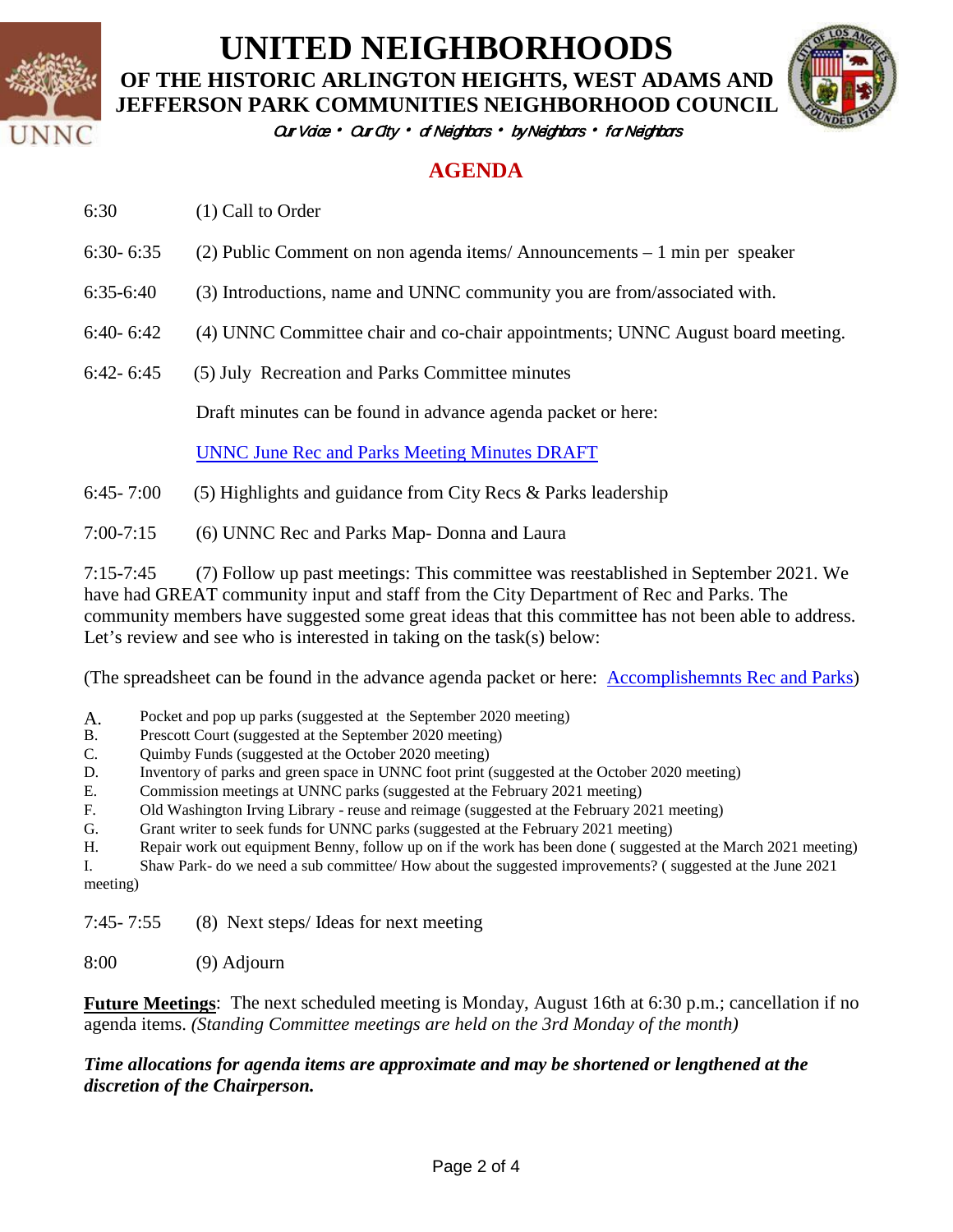

## Our Vaice • Our City • of Neighbors • by Neighbors • for Neighbors **UNITED NEIGHBORHOODS OF THE HISTORIC ARLINGTON HEIGHTS, WEST ADAMS AND JEFFERSON PARK COMMUNITIES NEIGHBORHOOD COUNCIL**



Comments from the public on agenda items will be heard only when the respective item is being considered. Comments from the public on other matters not appearing on the agenda that are within the Board's or Committee's jurisdiction will be heard during the General Public Comment period. Please note that under the Brown Act, the Board or Committee is prevented from acting on a matter that you bring to its attention during the General Public Comment period; however, the issue raised by a member of the public may become the subject of a future Board or Committee meeting. Public comment is limited to 1 minute per speaker, unless waived by the presiding officer of the Board or Committee.

The agendas for the UNNC meetings are normally posted for public review at some locations that are currently closed due to the COVID-19 crisis. However, this agenda is posted at the following location: South Seas House, 2301 West 24<sup>th</sup> Street, Los Angeles 90018. The agenda is also posted at the UNNC's official website at [www.UNNC.org.](http://www.unnc.org/)where you can also sign up to be notified of future meetings and events. Stakeholders may also subscribe to the City of Los Angeles Early Notification System (ENS), through the City's website at www.lacity.org, to receive notices for UNNC meetings. For more information, you may also contact the President of UNNC, at [president@UNNC.org](mailto:president@UNNC.org) or at 323-731-8686.

**Please note**: All UNNC stakeholders are invited to participate in UNNC Standing Committee meetings. UNNC's Governing Board appoints Committee Chairs and Co-Chairs annually; these positions are open to all stakeholders. Per UNNC practice and policy, all stakeholders present at a Standing Committee meeting, including members of UNNC's Governing Board, are considered to be members of that committee for the duration of that meeting, and may equally participate, including by making motions and voting. Any action taken at the meeting is only a recommendation to the Governing Board; no Standing Committee may act on behalf of the Governing Board without prior authorization. UNNC's Governing Board members may be in attendance at its Standing Committee meetings as participants or observers. Per the California Open Meetings Act ("The Ralph M. Brown Act"), in accordance with Government Code Chapter 9 / meetings [54950 - 54963], Section 54952 (b), UNNC's Standing Committees are "legislative bodies" for the purposes of this Chapter. And, in accordance with Section 54952.2. (c) (6), nothing in this section prevents the attendance of a majority of the members of a legislative body at an open and noticed meeting of a standing committee of that body.

#### **Telecommunication Relay Services**

Telephone communication is one of the most important forms of communication in society today. Due to advancements in technology, telephone devices have evolved with new services and capabilities. Individuals who are deaf and hard of hearing, and individuals with a speech disability are following these trends and are rapidly migrating to more advanced telecommunications methods, both for peer-to-peer and third-party telecommunications relay service (TRS) communications.

Telecommunications Relay Service is a telephone service that allows persons with hearing or speech disabilities to place and receive telephone calls. TRS is available in all 50 states, the District of Columbia, Puerto Rico and the U.S. territories for local and/or long distance calls. TRS providers - generally telephone companies - are compensated for the costs of providing TRS from either a state or a federal fund. There is no cost to the TRS user. What forms of TRS are available? There are several forms of TRS, depending on the particular needs of the user and the equipment available: TRS includes: Text to Voice TIY-Based TRS; Speech-to-Speech Relay Service; Shared Non-English Language Relay Service; Captioned Telephone Relay Service; Internet Protocol Relay Service; and Video Relay Service.

Please visit this site for detail descriptions: